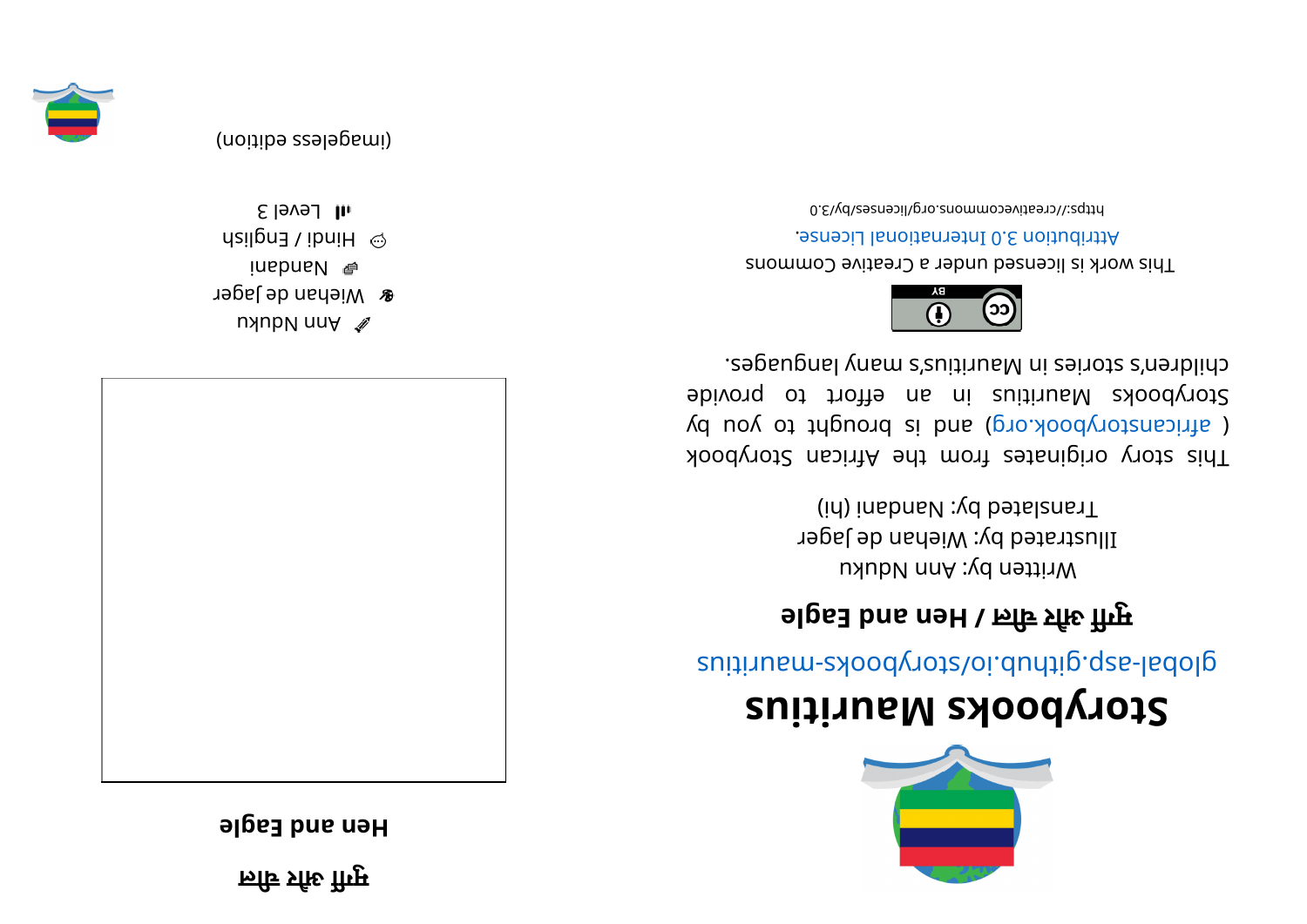

एक समय की बात है, मुर्गी और चील दोनों दोस्त थे। वे सभी पंछियों के साथ शांति से रहते थे। उनमें से कोई उड़ नहीं सकता था।

• • •

Once upon a time, Hen and Eagle were friends. They lived in peace with all the other birds. None of them could fly.

जब चील के पंखों की छाया ज़मीन पर पड़ती, मुर्गी अपने चूज़ों को चेतावनी देकर कहती। "इस खाली और सूखी ज़मीन सेबाहर जाओ।" और वेजवाब देते : "हम मूर्ख नहीं हैं। हम भाग जाएँगे।"

• • •

As the shadow of Eagle's wing falls on the ground, Hen warns her chicks. "Get out of the bare and dry land." And they respond: "We are not fools. We will run."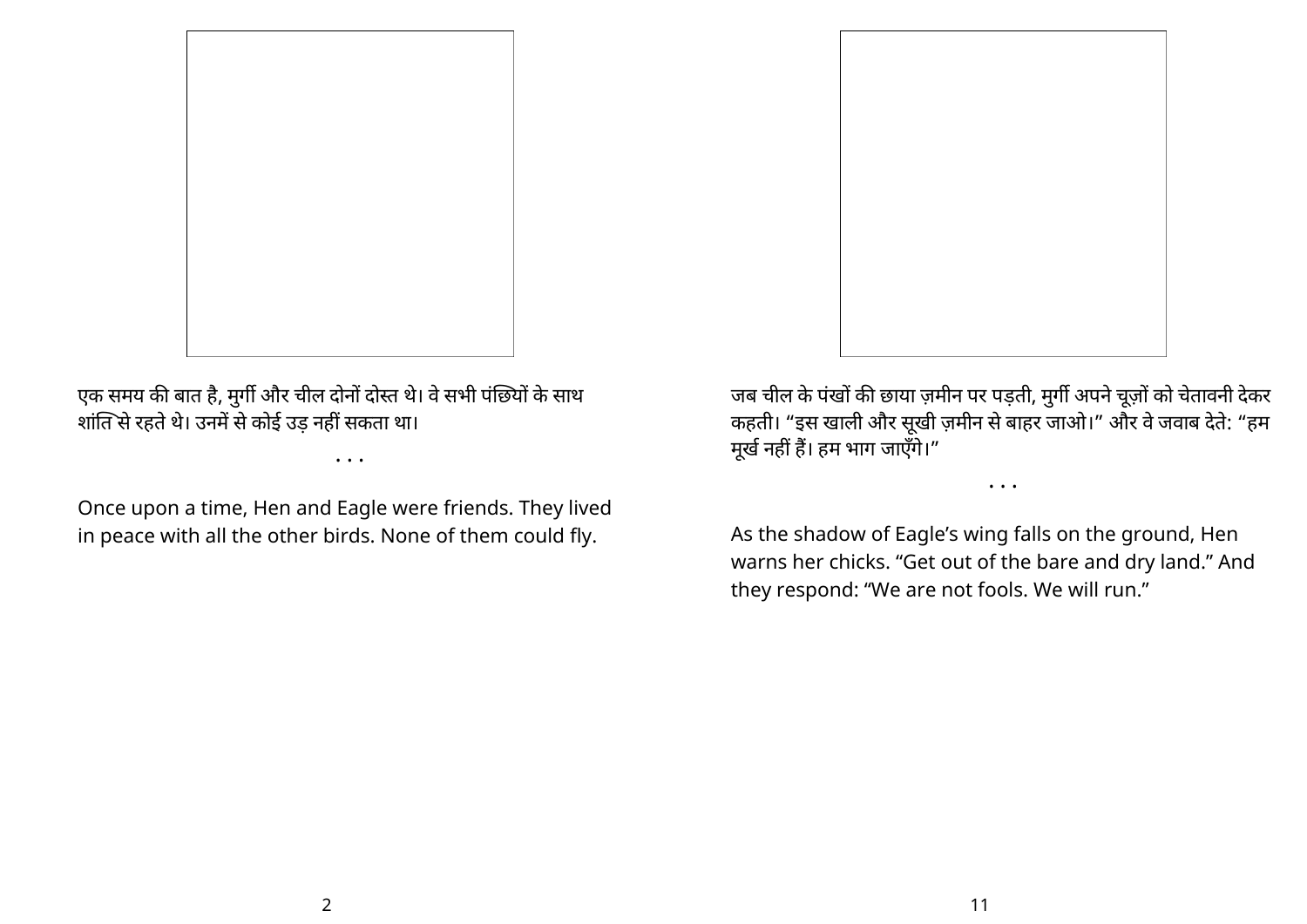

क्र प्राले हैं तर के साइ तो उसने मुगी को रेत में खुदाई करते हुए देखा, पर उसे कुप निरुध और बैंक देख सी है। इस दिन के ची वाले के बैंकि हम्में सर पहले और उसने पत्न ी भिया कि सिट्टी के बाद कर बाद कर दिया है। उसके बाद की बाद की बाद कर दिया कि सिट्टी के बाद कर दिया थी। इसके पर ।किई रुक ऋषु मिरुङ्कै ईप्टु में फर्र कि ,किछर्द कि लिप्ति

• • •

When Eagle came the next day, she hound Hen scratching in the sand, but no needle. So Eagle flew down very fast and caught one of the chicks. She carried it away. Forever after that, whenever Eagle appears, she finds Hen el beed in the sand for the needle.

क्ता रुट्ट महुब में 1811 कि मर्जाय कि लगि आया या या यह पंडा कप मा सबस के निके प्रति के स्प्रेस के नर्वता ने कर को को है और अपसान ।।इक न लोर्न "! एंड्रोार्न ार्नाइ ।।छारु

• • •

One day, there was famine in the land. Eagle had to walk er fired. The reprode to be came back very tired. "There must be an easier way to travel!" said Eagle.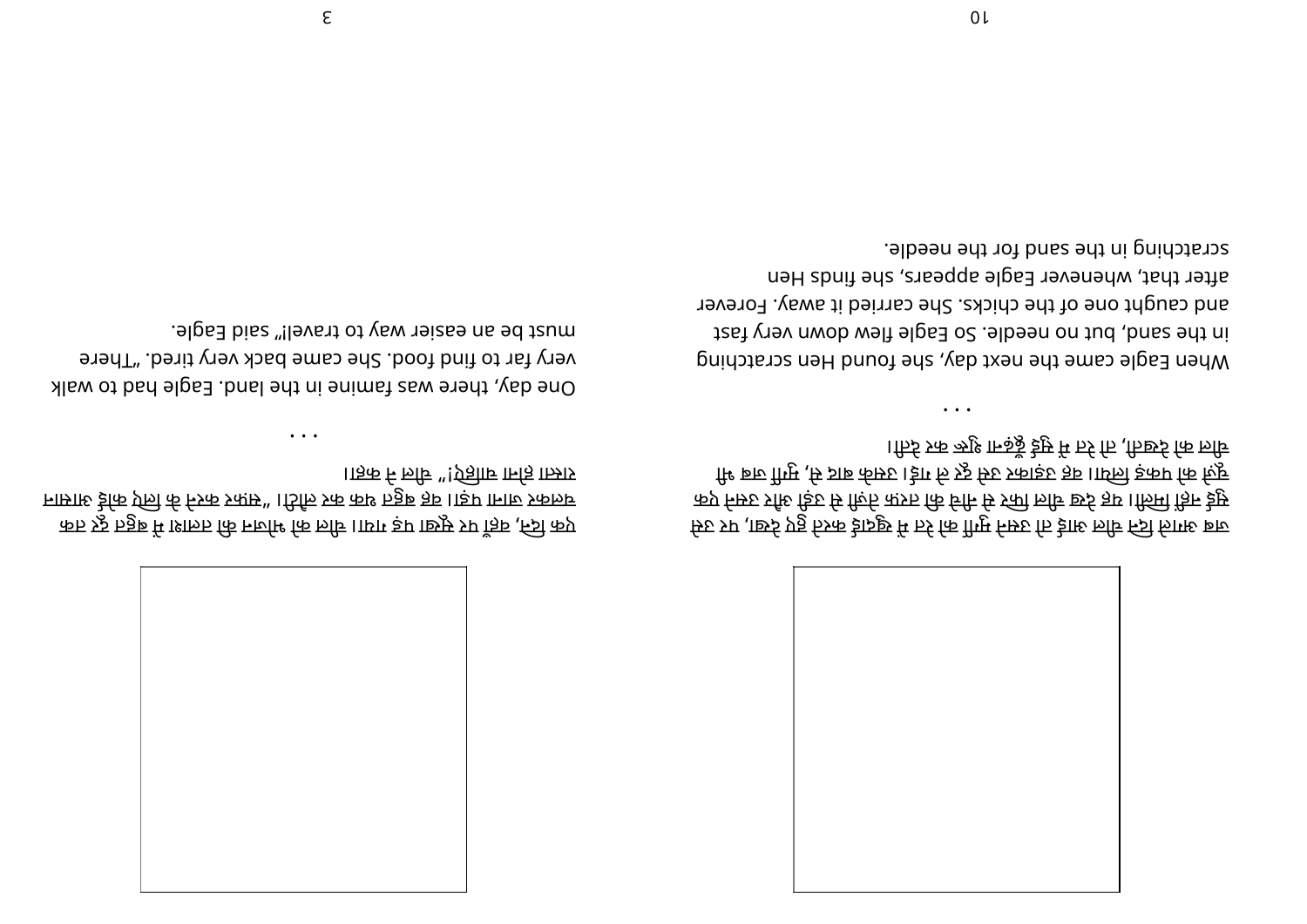

"मुझे सिर्फ एक दिने दो," मुर्गी ने चील से प्रार्थना की। "फिर चील मुर्गी से बोली तुम अपने पंखों को जोड़ सकती हो और फिर से खाने की तलाश में दूर तक जा सकती हो।" "सिर्फ एक दिने और, पर यदि तुमने सुई को नहीं ढूँढ़ा, तो मूल्य के रूप में तुम अपना एक चूज़ा मुझे दोगी।"

"Just give me a day," Hen begged Eagle. "Then you can fix your wing and fly away to get food again." "Just one more day," said Eagle. "If you can't find the needle, you'll have to give me one of your chicks as payment."

• • •



रात की एक अच्छी नींद के बाद, मुर्गी को एक बढ़िया उपाय सूझा। उसने सभी पंछियों के गिरै हुए पंखों को इकट्ठा करना शुरू किया। "चलो इन सब पंखों को अपने पंखों के ऊपर रखकर सिलें," उसने कहा। "शायद यह सफ़र को आसान कर दे।"

• • •

After a good night's sleep, Hen had a brilliant idea. She began collecting the fallen feathers from all their bird friends. "Let's sew them together on top of our own feathers," she said. "Perhaps that will make it easier to travel."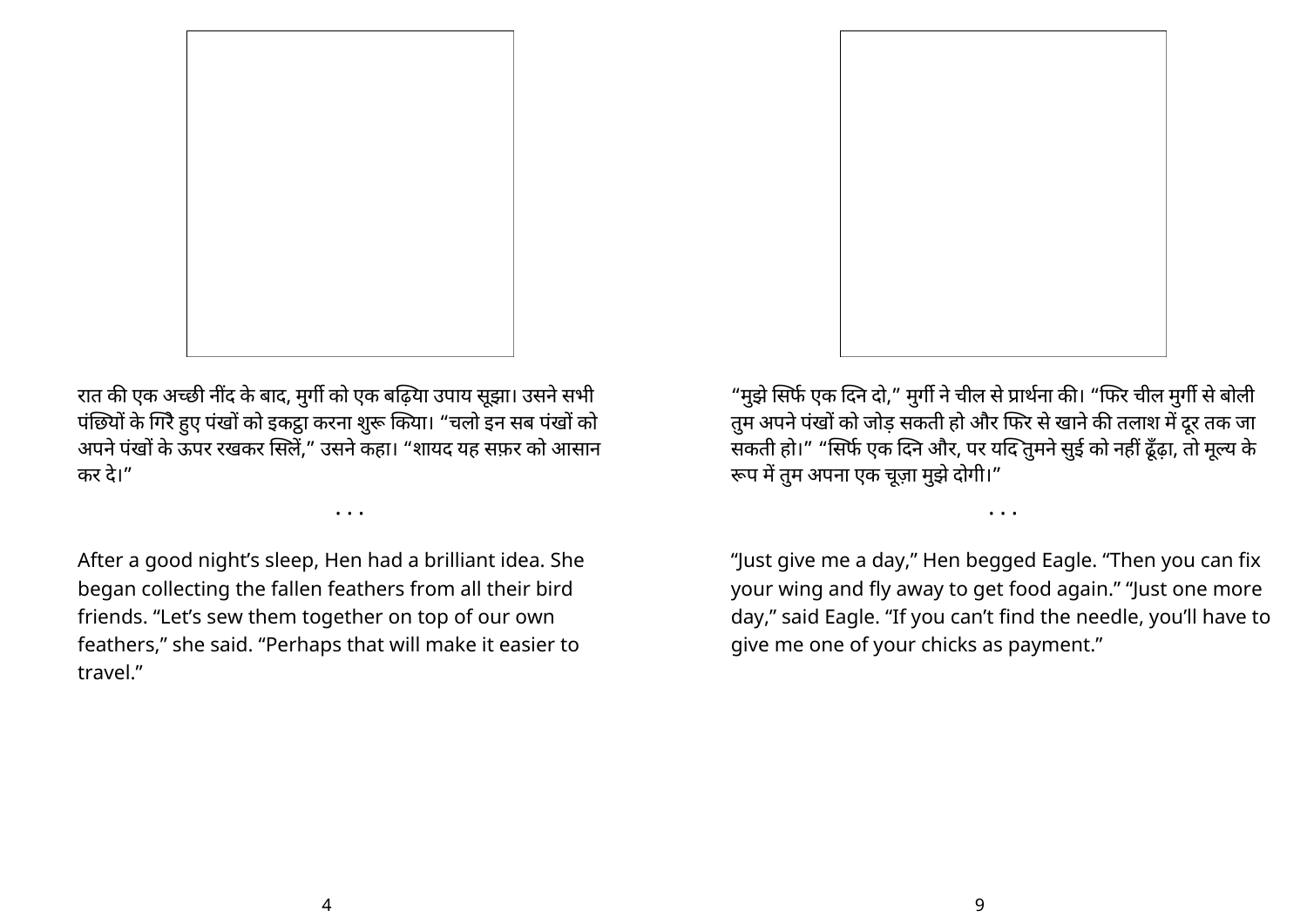



• • •

Eagle was the only one in the village with a needle, so she lutitus de aning first. She made herself a pair of beautiful wings and tlew high above Hen. Hen borrowed the needle but she soon got tired of sewing. She left the needle on the cupboard and went into the kitchen to prepare food tor her children.



<u>वि लिये नार्थां</u> के नाइट निगर निरुट कि इंगर रुके लौक लौं र रहागें से आर् र्न गेंगूम । गिगँम ईफ़ु निगरु ा्नगिरु मिगुम एली की निर्डाल कि छिंग निगरु कीटु ।।छर्द मि में नागेंछ प्र्लगे र्जार ।।छर्द्र में प्रदर्शासर र्जगे ।।छर्द्र प्रारु के प्रिामलुरु ।किमी हिन ट्रेप्ट मि॰ हिक र्स्ट न्त्लिलि

• • •

Later that afternoon, Eagle returned. She asked for the reedle to fix some feathers that had loosened on her journey. Hen looked on the cupboard. She looked in the kitchen. She looked in the yard. But the needle was nowhere to be found.